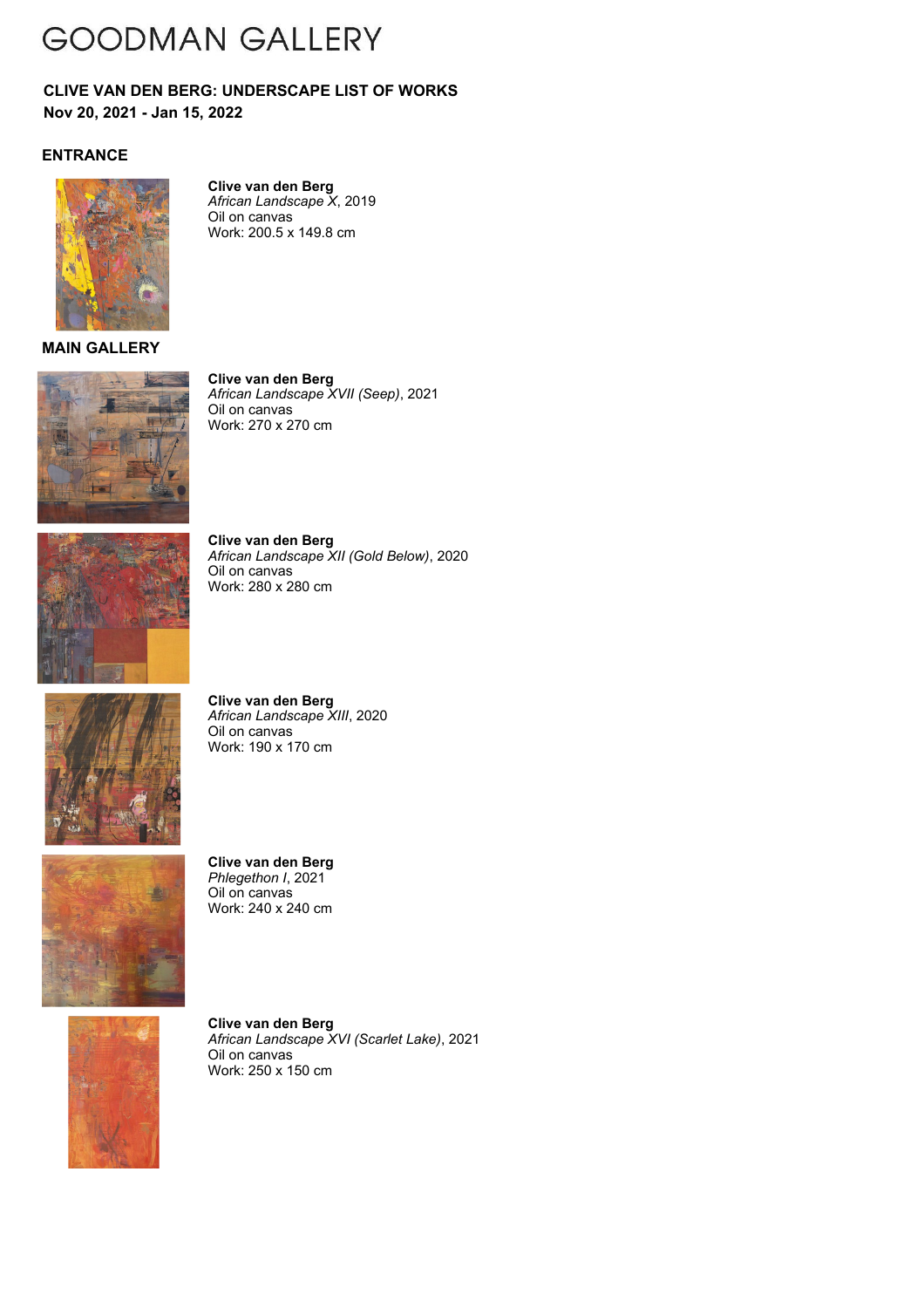## **GOODMAN GALLERY**

#### **Nov 20, 2021 - Jan 15, 2022 CLIVE VAN DEN BERG: UNDERSCAPE LIST OF WORKS**



**Clive van den Berg** *Landscape Above, Below IX*, 2019 Ink on paper

Work: 37 x 29 cm



**Clive van den Berg** *Landscape Above, Below XII*, 2019 Ink on paper Work: 25 x 37 cm



**Clive van den Berg** *Landscape Above, Below III*, 2019 Ink on paper Work: 25 x 37 cm

*Landscape Above, Below IV*, 2019

**Clive van den Berg**

Ink on paper Work: 25 x 37 cm



**JAN SMUTS ROOM**



**Clive van den Berg** *Landscape Above, Below VIII*, 2019 Ink on paper Work: 25 x 37 cm

**Clive van den Berg** *African Landscape XVIII (Highveld Scene)*, 2021 Oil on canvas Work: 100 x 230 cm



**Clive van den Berg** *African Landscape XIV*, 2021 Oil on canvas Frame: 200 x 150 cm

**BOLTON ROOM**



**Clive van den Berg** *Landscape Above, Below I*, 2019 Ink on paper Work: 16.5 x 25.5 cm